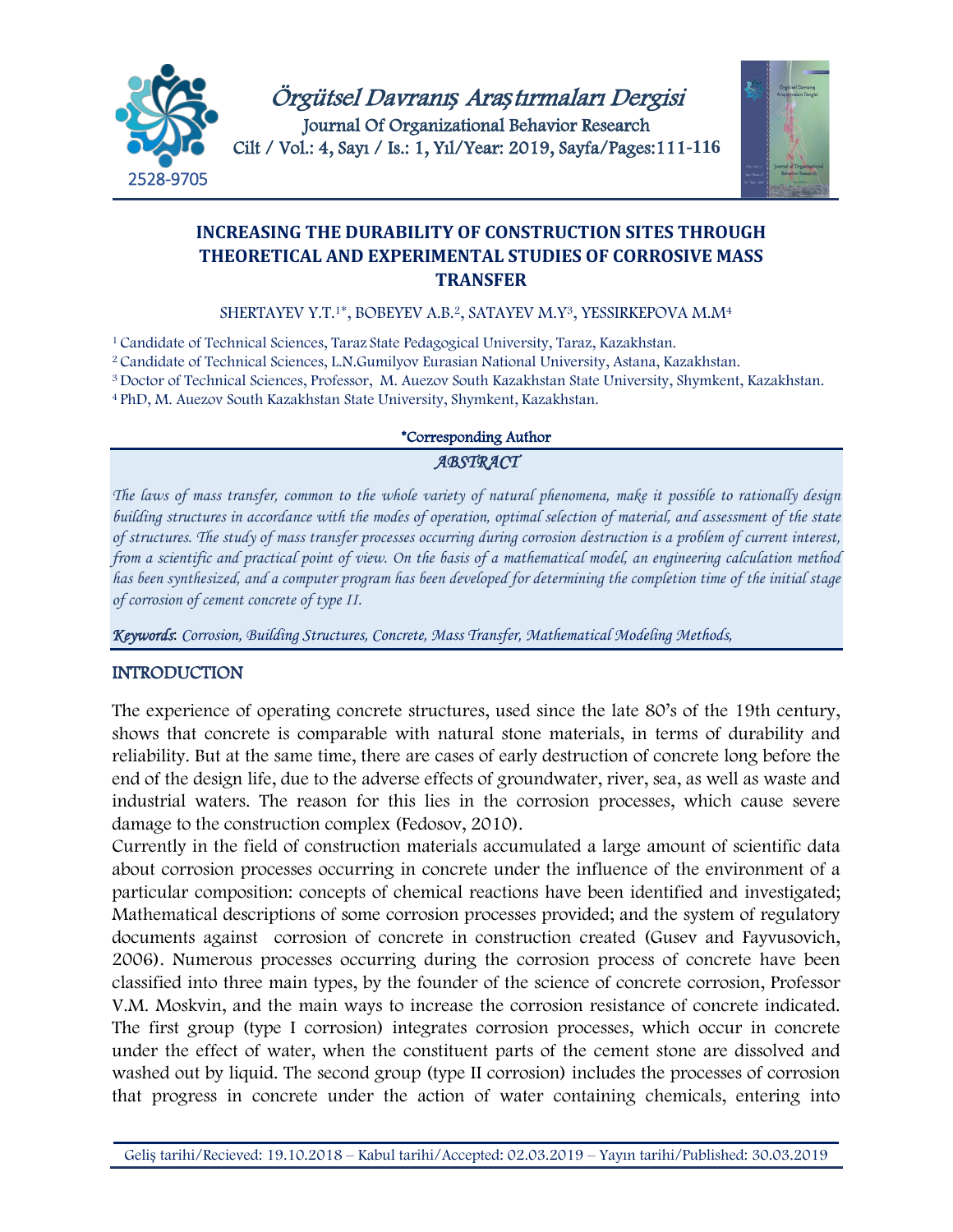# Örgütsel Davranı*ş* Ara*ş*tırmaları Dergisi 112

#### Journal of Organizational Behavior Research Cilt / Vol.: 4, Sayı / Is.: <sup>1</sup>, Yıl / Year: 2019, Sayfa / Pages: 111–116

interactive reactions with components of cement stone. The reaction products are either easily dissolved and washed away with water, or are deposited in the pores and capillaries of the cement stone in the form of an amorphous mass, acting as an inhibitor of corrosion destruction at the initial stage. The third group (type III corrosion) includes the processes of corrosion, which during the progress of them in the micro cavities of concrete, an accumulation of slightly soluble salts occurs, crystallization of which causes the occurrence of significant tensile stresses and final destruction. In concrete corrosion processes, the rate of destruction is determined by mass transfer processes. The processes of mass transfer are one of the most important sections of modern science and are of great practical importance in the construction materials (Rumyantsev, 2009; Fedosov, Rumyantseva and Kasyanenko, 2010).

The study of the kinetics and dynamics of the development of concrete corrosion processes allows:

- to determine the conditions for the occurrence of destructive processes, the causes of their acceleration or weakening;
- to develop mathematical models of the processes of concrete corrosion I-type and methods for determining the durability of concrete and reinforced concrete building structures.



Methods of mathematical modeling in the study of the processes of corrosion of concrete are not widely used in practice yet, although their advantages are obvious. Therefore, the study of the processes of corrosion of concrete is an urgent task from a scientific and practical points of view.

Solving the problems of durability of concrete and reinforced concrete objects is impossible without a clear understanding of the mechanism of the processes, and experimental data characterizing the influence of various factors on the kinetics and dynamics of corrosive mass transfer. The laws of mass transfer –common to all variety of natural phenomena, provide an opportunity for rational design of building structures in accordance with the modes of operation, optimal selection of material, assessment of the state of structures (Rumyantseva et al., 2010; Fedosov et al., 2010).

Methods of mathematical modeling in the study of concrete corrosion processes are not yet widely used in practice, although their advantages are obvious.

Based on the theoretical and experimental studies, we developed a mathematical model of mass transfer for the corrosion processes of the I-type of cement concrete in an enclosed "liquidreservoir" system, and analyzed at the level of phenomenological equations, which allows to calculate the concentration of the transferred component ("free calcium hydroxide") according to the thickness of the structure at any given time, its content in the liquid phase and average thickness and volume of the structure, and ultimately, determine the time for completion of the initial stage of corrosion of cement concrete I of the form (Fedosov ety al., 2011; Fedosov, 1995).

Mathematically, in dimensionless coordinates, this problem can be represented as follows:

$$
\frac{\partial Z(\overline{x}, F o_m)}{\partial F o_m} = \frac{\partial^2 Z(\overline{x}, F o_m)}{\partial \overline{x}^2}, \ F o_m > 0, \ 0 \le \overline{x} \le 1.
$$
\n(1)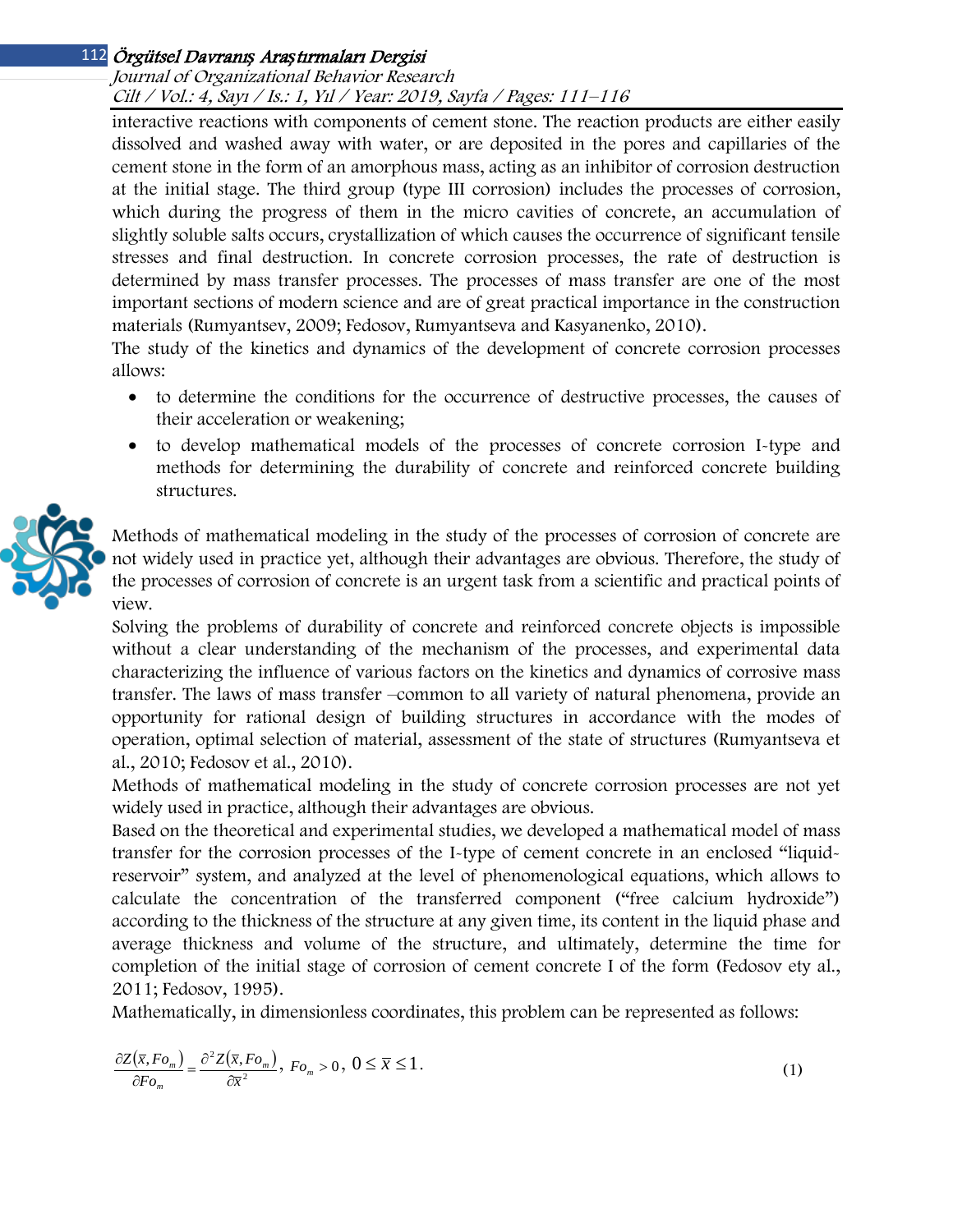SHERTAYEV et al.

Initial condition:

$$
Z(\bar{x},0) = 0.
$$
 (2)

Boundary condition:

$$
\frac{\partial Z(0, Fo_m)}{\partial \overline{x}} = 0,
$$
\n(3)\n
$$
1 \quad \partial Z(1, Fo_m) \quad [Z(f_m) - Z(f_m)]
$$
\n(4)

$$
\frac{1}{Bi_m} \cdot \frac{\partial Z(1, Fo_m)}{\partial \overline{x}} = [Z_p(Fo_m) - Z(1, Fo_m)].
$$
\n(4)

where:  $Z(\bar{x}, Fo_m) = \frac{C_0 - C(x, \tau)}{\tau}$  $Z(\bar{x}, Fo_m) = \frac{C_0 - C(x, \tau)}{C_0}$  dimensionless concentration of the transferred component

according to the concrete thickness at an arbitrary point in time;

*С*(<sup>x</sup>,*τ*) – the concentration of "free calcium hydroxide" in concrete at time τ at an arbitrary point with x coordinate, in terms of CaO, kg CaO/kg of concrete;

*Со* – the initial concentration of "free calcium hydroxide", in terms of CaO, kg CaO / kg of concrete;

 $\bar{x} = x / \delta$  – relative coordinate;

*Fo*<sub>*m*</sub> – Fourier mass transfer criterion;

*Bi<sub>m</sub>* − Biot mass transfer criterion.

The final solution of the boundary value problem for the region of large Fourier values is:

$$
Z(\bar{x}, Fo_m) = \frac{Z_{\infty}(0)}{1 + K_m} - 2Bi_m Z_{\infty}(0) \sum_{n=1}^{\infty} \frac{\cos(\mu_n \bar{x})}{\psi'(\mu_n)} \exp(-\mu_n^2 Fo_m)
$$
(5)

where:  $Z_{w}(F_{o_{m}}) = \frac{C_{0} - m \cdot C_{w}(z)}{Z_{w}(z)}$ 0  $\mathbf{0}$ *C*  $Z_{\alpha}(Fo_m) = \frac{C_0 - m \cdot C_{\alpha}(r)}{C}$  dimensionless concentration of the transfered component in

the liquid;

 $C_{\kappa}(\tau)$  – concentration of the transferred component in the liquid phase, kg / m3;

 $Z_{w}(0)$  – the initial concentration of the transferred component in the liquid;

 $K_m = m \cdot G_F / G_{\infty}$  – coefficient, which takes into account the characteristics of the phases;

 $G<sub>*B*</sub>, G<sub>*∞*</sub>$  − the mass of the concrete reservoir and the liquid in the reservoir, respectively, kg;

*m* − equilibrium constant (Henry), determining the equilibrium conditions of the component between the liquid and solid phases;

Corrosion of the second type is noticeably more complicated, it can be divided into six successively interrelated stages of corrosion destruction: chemical interaction of an aggressive substance with "free calcium hydroxide" dissolved in concrete pores on the concrete surface; diffusion of "free calcium hydroxide" through the porous structure of concrete to the surface of the reaction until the moment of reaching to the concentration required for the beginning of decomposition of highly basic compounds; progression of the front zone of reaction of "Free calcium hydroxide" inside the concrete with the emergence of the reaction product;

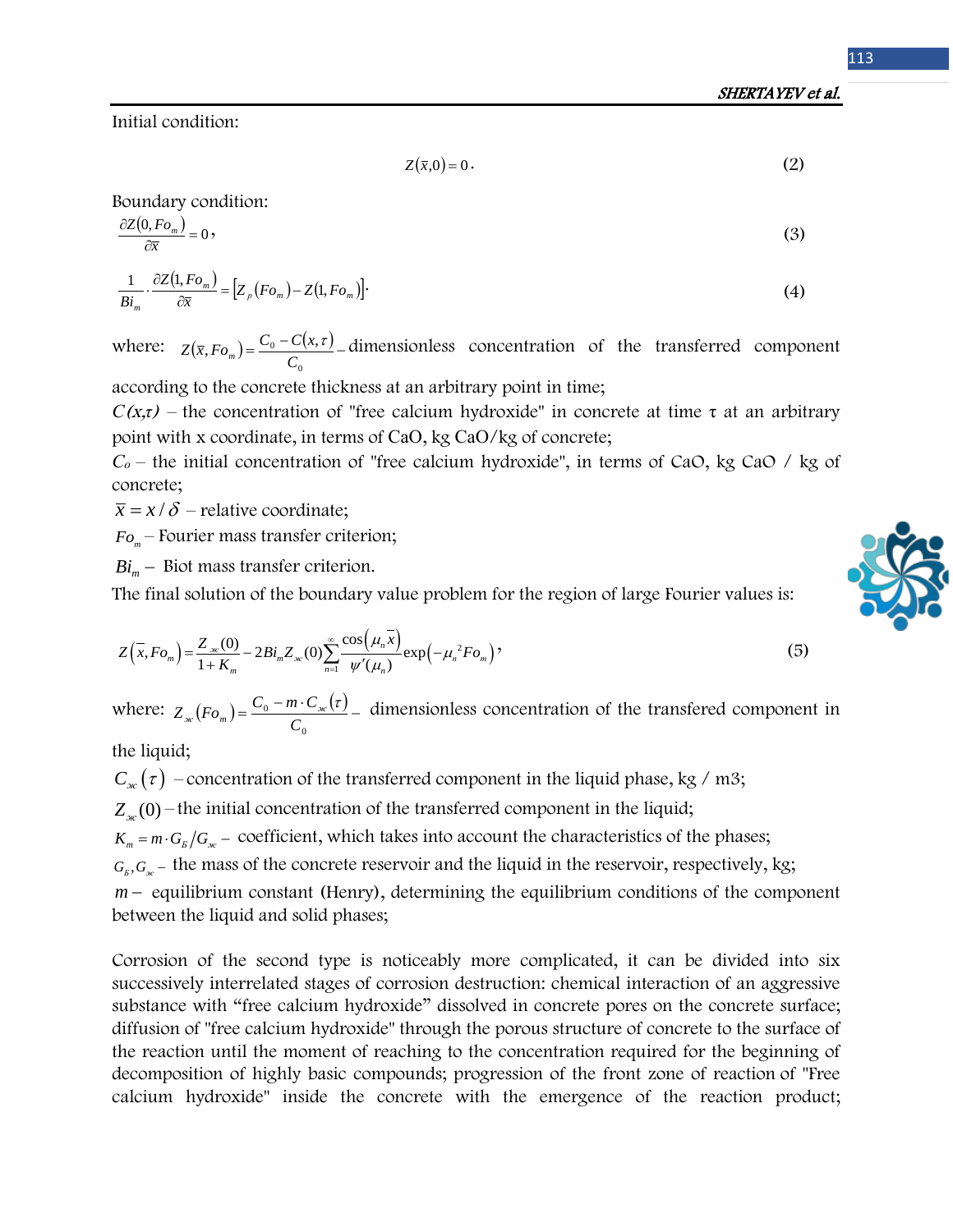# Örgütsel Davranı*ş* Ara*ş*tırmaları Dergisi 114

Journal of Organizational Behavior Research Cilt / Vol.: 4, Sayı / Is.: <sup>1</sup>, Yıl / Year: 2019, Sayfa / Pages: 111–116

penetration of the aggressive component from the solution into the porous structure of the concrete, through the layer of the reaction product; chemical reactions of decomposition of highly basic cement stone compounds with the formation of soluble or amorphous products; diffusion of soluble reaction products to the interface of "Liquid - concrete" and mass transfer to a liquid medium.

The boundary problem of mass conductivity in dimensionless coordinates is:

$$
\frac{\partial \theta(\overline{x}, F o_m)}{\partial F o_m} = \frac{\partial^2 \theta(\overline{x}, F o_m)}{\partial \overline{x}^2} + P o^*(\overline{x}), \ F o_m > 0, \ 0 \le \overline{x} \le 1. \tag{6}
$$

Initial condition:

$$
\theta\left(\overline{x}, Fo_m\right)|_{Fo_m=0} = \theta_0\left(\overline{x}\right). \tag{7}
$$

Boundary condition:

$$
\left. \frac{\partial \theta(\overline{x}, F_{o_m})}{\partial \overline{x}} \right|_{\overline{x}=0} = 0, \tag{8}
$$

$$
-\frac{\partial \theta(\overline{x}, F_{o_m})}{\partial \overline{x}}\bigg|_{\overline{x}=1} = Ki^*.
$$
\n(9)

where: *Ki*<sup>\*</sup>, *Po*<sup>\*</sup> – mass exchange criteria Kirpicheva, Pomerantseva, respectively;

 $(\overline{x}, F_{o_m}) = \frac{C(x, \tau) - C_0}{\tau}$ 0  $(\overline{x}, Fo_m) = \frac{C(x, \tau) - C}{C}$ *С*  $\theta(\bar{x}, F_{o_m}) = \frac{C(x,\bar{r})-C_0}{\pi}$  – dimensionless concentration of the transferred component according to

the concrete thickness at an arbitrary point in time.

At a certain stage of corrosion development, there comes a time when the concentration of the transferred component at the interface with an aggressive environment becomes zero. In this case, the problem of mass transfer from diffusion-kinetic, controlled by external, internal diffusion and chemical kinetics, goes into the problem of mass transfer, controlled only by internal diffusion and chemical kinetics.

For this case, the boundary problem of mass conductivity in dimensionless coordinates is written as problem  $(6) \sim (9)$ , with distinction in the boundary condition of the second kind  $(9)$ :

$$
\theta(\overline{x}, F_{o_m})|_{\overline{x}=1} = 0. \tag{14}
$$

The general solution to the problem of mass conductivity, controlled by intradiffusion resistance and chemical kinetics, obtained by the Laplace transform method, has the form of:

$$
\theta(\overline{x}, F_{o_m}) = 2 \int_0^1 \theta_0(\xi) d\xi - 2 \int_0^1 \theta_0(\xi) \xi d\xi + \int_0^1 P o^*(\xi) d\xi - \int_0^1 P o^*(\xi) \xi d\xi +
$$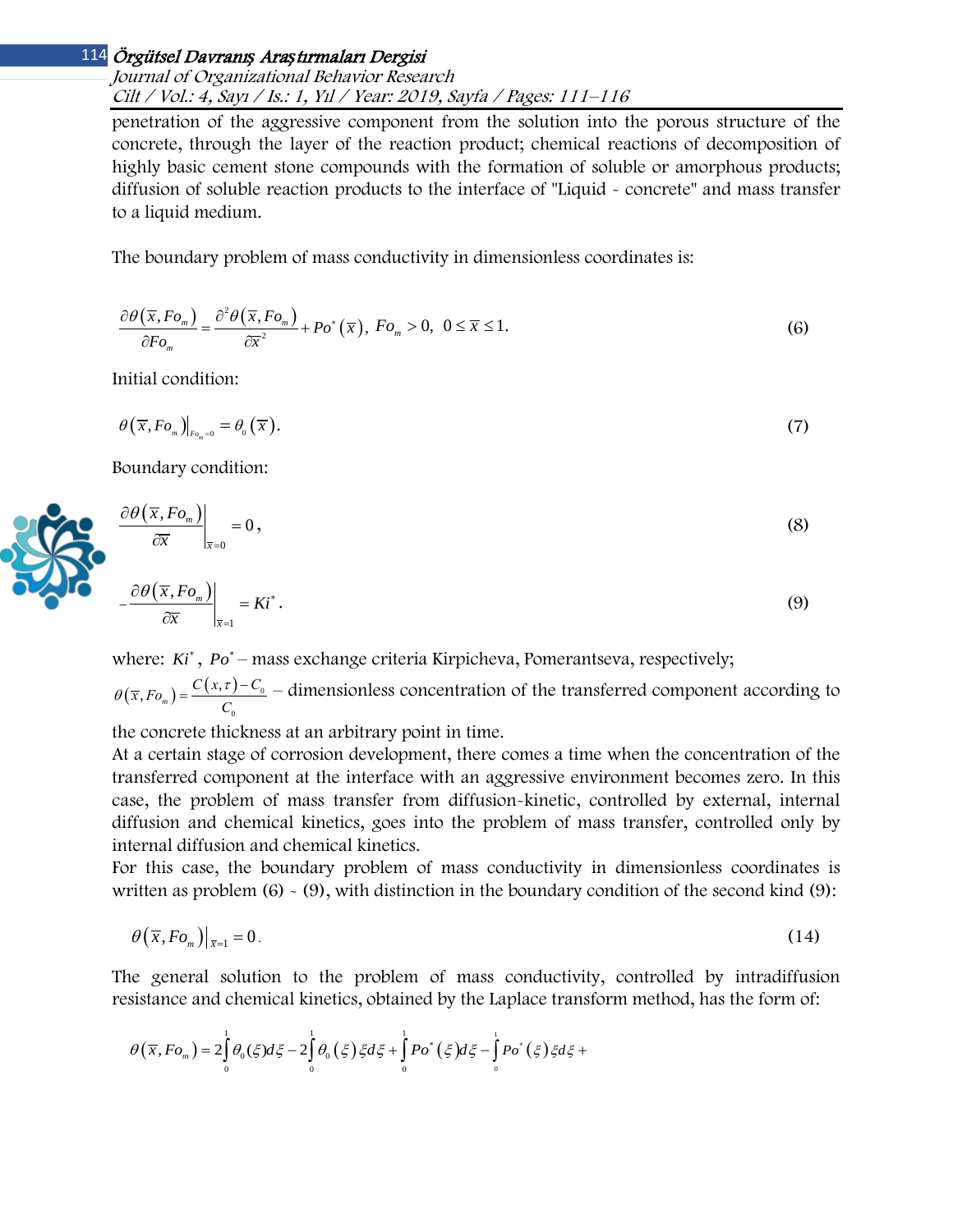SHERTAYEV et al.

$$
+2\sum_{n=1}^{\infty}\cos\left[\frac{\pi}{2}(2n-1)\overline{x}\right]\exp\left[-\frac{\pi^{2}}{4}(2n-1)^{2}Fo_{m}\right]\times\int_{0}^{1}\theta_{0}(\xi)\cos\left[\frac{\pi}{2}(2n-1)\xi\right]d\xi--4\sum_{n=1}^{\infty}\frac{\cos\left[\frac{\pi}{2}(2n-1)\overline{x}\right]}{\pi(2n-1)}\times\exp\left[-\frac{\pi^{2}}{4}(2n-1)^{2}Fo_{m}\right]\int_{0}^{1}Po^{*}(\xi)\cos\left(\frac{\pi}{2}(2n-1)\xi\right)d\xi.
$$
\n(15)

#### FINDINGS:

On the basis of a mathematical model, an engineering calculation method has been synthesized, and a computer program has been developed for determining the completion time of the initial stage of corrosion of cement concrete type II. It was experimentally and theoretically shown that for cement concrete the duration of the initial period of corrosion of the second type when exposed to a 2% aqueous solution of MgCl<sub>2</sub> may be about 2.8 years, and when exposed to 0.001% aqueous HCl solution, about 2.4 years from the moment of putting the structure into operation until reaching the saturation concentration of "free calcium hydroxide", which is 1.1 kg / m3 (calculated as CaO) in the pores of the concrete, at which the decomposition of highly basic cement stone compounds begins.

Providing the durability of buildings and structures without high costs is possible if we consider the problem of durability as one of the key issues in the design, calculation, manufacturing and operation of concrete and reinforced concrete structures. All this will reduce costs in the construction industry, and the unreasonable costs of eliminating corrosion losses direct to the development of the construction industry of science and its equipping with modern equipment.



#### References

- Fedosov S.V. (2010). Heat and mass transfer in technological processes of the construction industry, Ivanovo: IPK PressSto. 364 p.
- Fedosov S.V., Fedosova N.L., Rumyantseva V.E., Kasyanenko N.S. (2010). Stages of mathematical modeling of mass transfer processes during corrosion of types I and II, I Academic readings: "Actual problems of concrete and reinforced concrete. Materials and designs. Calculation and design ": materials of scientific-practical. conf. - Rostov n / D: Growth. gost. builds un-t. - P. 69 - 71.
- Fedosov S.V., Rumyantseva V.E., Fedosova N.L., Rumyantsev K.E. (2011). Anticorrosive protection of metals in construction: problems and their solutions. News of the Eagle STU. Series: "Construction and reconstruction." Section: "Building materials and technologies". – No. 2 (34). - pp. 95-102.
- Fedosov S.V., Rumyantseva V.E., Kasyanenko N.S. (2010). Physical and chemical bases of liquid corrosion of the second type of cement concrete, Construction and reconstruction. No. 4 (30). Pp. 74–77.
- Fedosov SV. Analytical solution of the boundary value problem of heat and mass transfer during contact drying with non-uniform initial and boundary conditions of the first